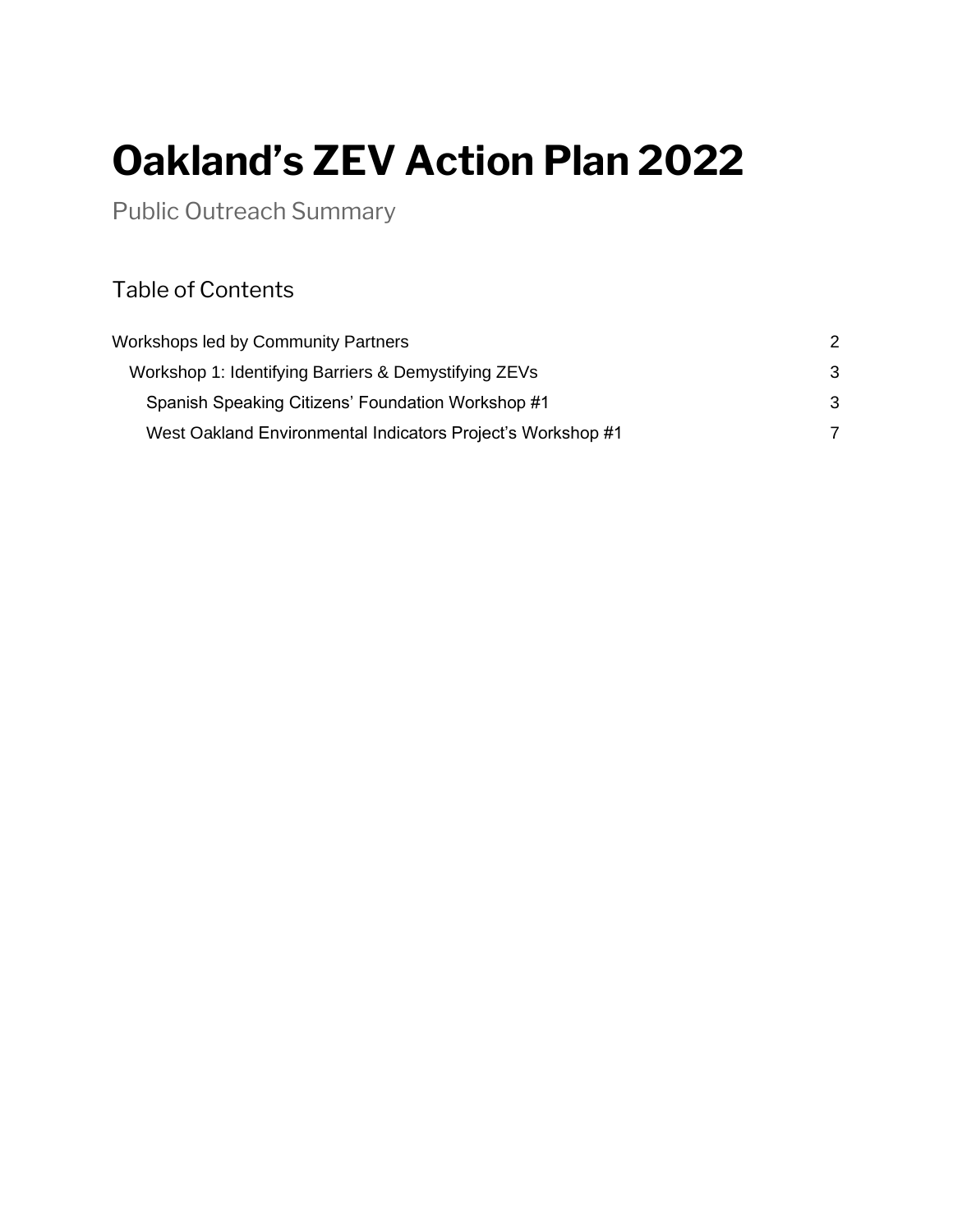# <span id="page-1-0"></span>Workshops led by Community Partners

In partnership with OakDOT, TransForm enlisted the expertise of local community based organizations to lead community workshops in neighborhoods identified by CalEnviroscreen as areas in greatest need of investment in ZEV if Oakland is to lead an equitable transition away from carbon intensive transportation options.

TransForm subcontracted with the Spanish Speaking Citizens' Foundation (SSCF) and the West Oakland Environmental Indicators Project (WOEIP) to encourage grassroots participation and reach the targeted underserved communities. Each group lead two workshops in the Summer and Fall of 2021.



#### **Spanish Speaking Citizens' Foundation**

The East Bay Spanish Speaking Citizens' Foundation (SSCF) is located in the heart of Oakland's Fruitvale district and has been providing services for 55 over years. SSCF offers programs and services in the following three areas: 1) immigration and citizenship assistance, 2) educational and workforce development for youth and adults, and 3) information and referral services. SSCF helps improve the lives of Latino residents in Oakland and embrace their cultural heritage so they can become civic leaders committed to the betterment of their communities. Their vision is to create and maintain a vibrant community where all people live in harmony, can enjoy educational and recreational opportunities, and access highquality jobs.



#### **West Oakland Environmental Indicators Project**

The West Oakland Environmental Indicators Project is a residentled, community-based environmental justice organization dedicated to achieving healthy homes, healthy jobs and healthy neighborhoods for all who live, work, learn and play in West Oakland, California.

Their mission is to build grassroots capacity to provide local leadership for positive change. Our work aids residents in understanding the political, social, and natural forces that impact their lives. We give impacted residents the tools to participate in these processes and to drive change from the bottom.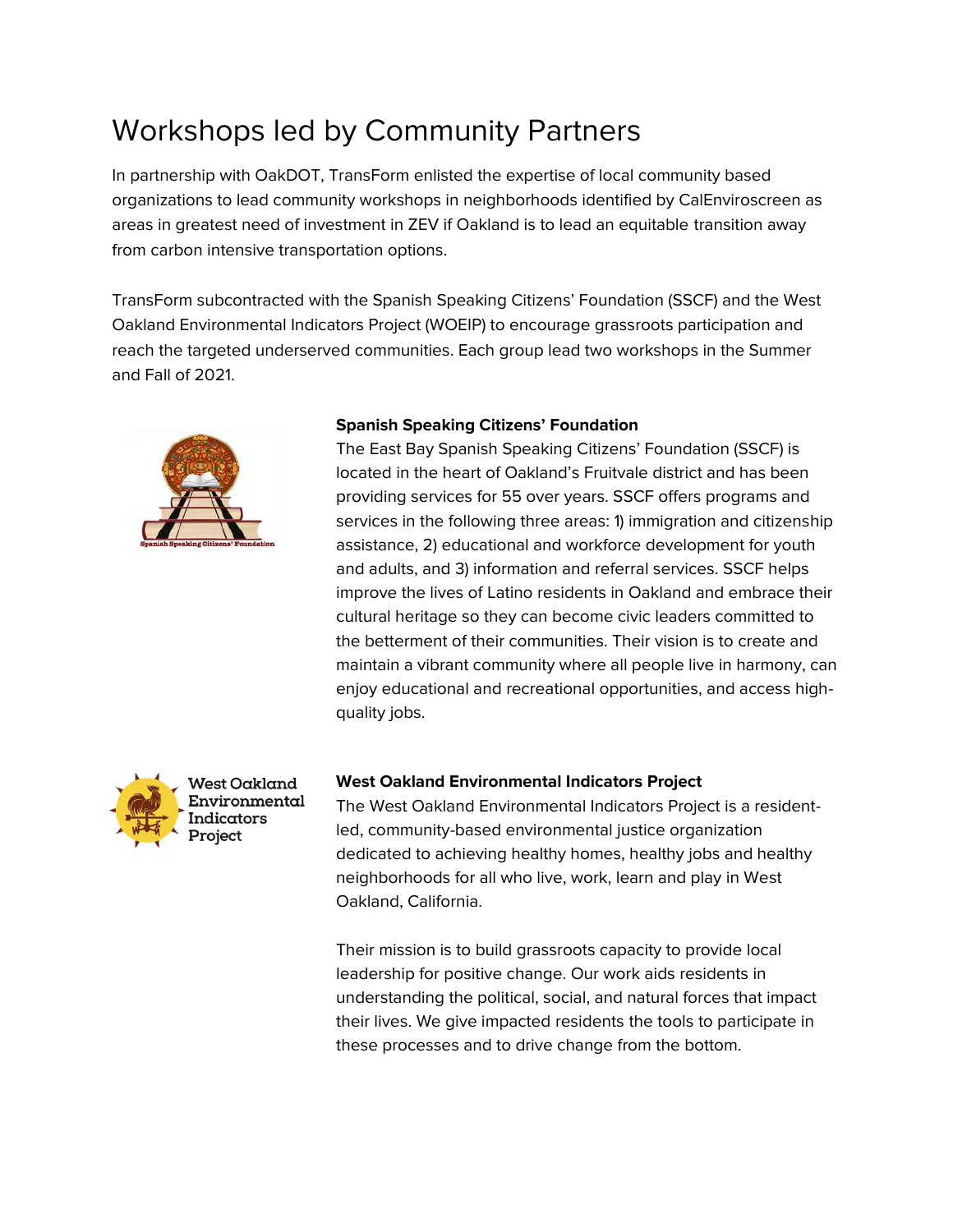# <span id="page-2-0"></span>Workshop 1: Identifying Barriers & Demystifying ZEVs

Workshop 1 introduced the ZEV Action Plan to the public and informed the community of existing conditions identified to date through maps, images, stories and statistics. Through discussion facilitated by local community leaders, and human-centered design activities, community members identified pain-points and barriers to ZEV adoption in their respective neighborhoods, the Fruitvale and West Oakland.

In conjunction with the survey (Task 2.3) and online engagement (Task 2.1), findings from this workshop act as the initial needs assessment for the ZEV Action Plan. Workshop attendees shared their insight on Oaklanders' needs, perceptions, and acceptance rates of ZEVs, their experience driving or riding ZEVs, and perceptions of new, used, and shared vehicle markets for ZEVs in Oakland. In planning for the workshop, Spanish Speaking Citizens Foundation (SSCF) identified a couple of high priority items to consider. The impact of the pandemic and the economic fallout are particularly prevalent in low-income communities. SSCF indicated workshop content should highlight clean mobility job opportunities to help community members who are interested in the field. Workshop content was adapted to include this topic.

### <span id="page-2-1"></span>Spanish Speaking Citizens' Foundation Workshop #1

Spanish Speaking Citizens Foundation (SSCF) held its first workshop on Wednesday, July 28, 2021, from 5:00 PM to 8:30 PM in the parking lot of their community center located at 1470 Fruitvale Avenue. In an effort to adhere to COVID-19 public health guidelines, the workshop was conducted outdoors and participants were required to wear masks and have their temperatures taken upon entry. In total, (28) community members, (2) TransForm staff, (3) City of Oakland staff and (1) external partner from DoorDash attended the workshop.



During the first hour of the event, participants ate dinner provided by a local taqueria, Birria Niko's and interacted with each other before the workshop commenced at 6:00 PM. Participants also received a raffle ticket for the opportunity to win prizes at the end of the workshop. The event was facilitated entirely in Spanish by the Executive Director and youth leaders on staff at SSCF. English speakers were provided with translation equipment with translation provided by the CIty of Oakland. This particular approach aimed to ensure the full participation of Spanish-speaking participants and remove hindrances to the free flow of conversation that often happens when facilitation is in English.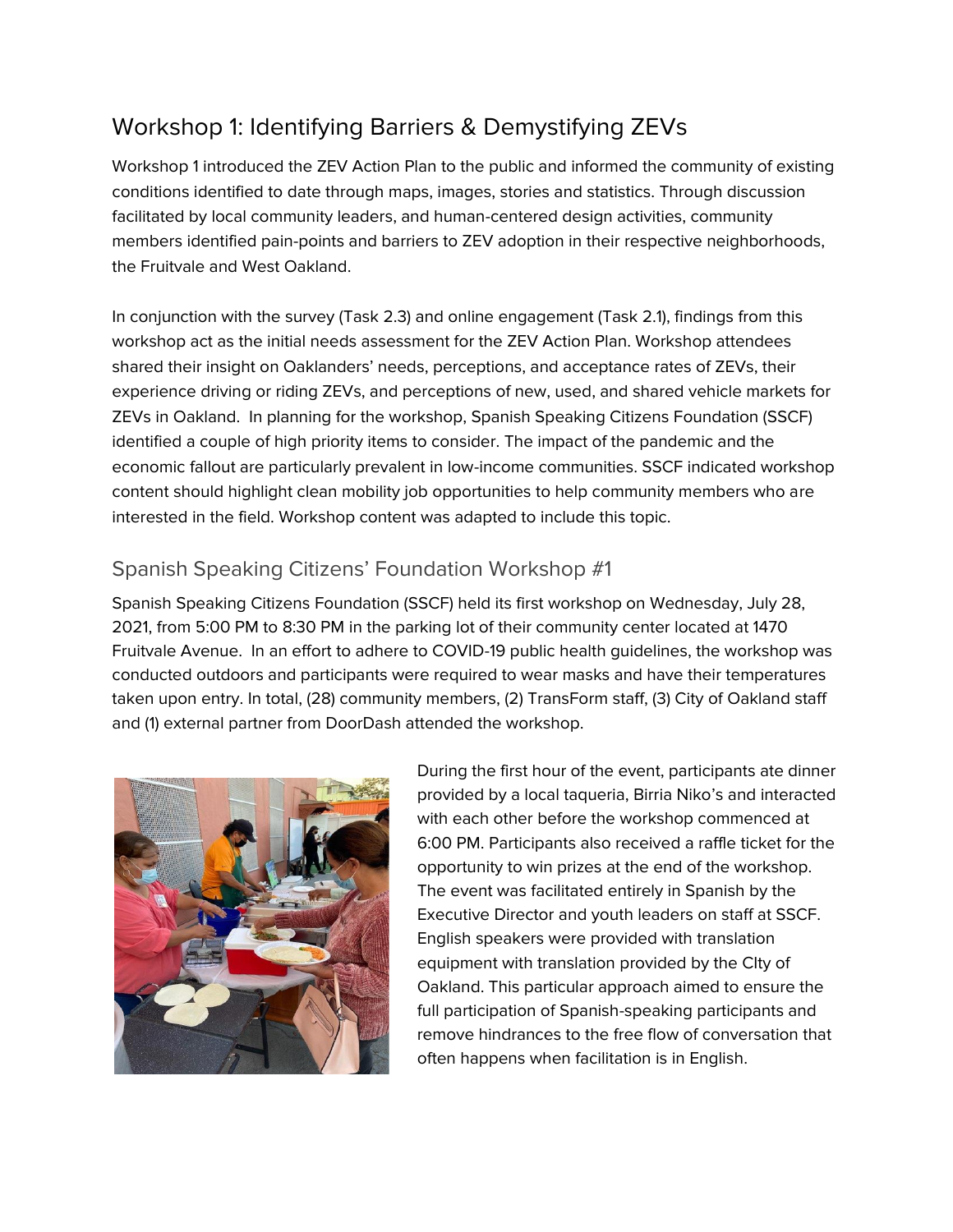#### **Poster Presentation and Discussion**

Attendees were divided into 4 groups that cycled through four different poster stations listed below. Each station had a SSCF facilitator and at least (1) City of Oakland staff or TransForm staff as a notetaker and to help answer questions.

- **Station #1:** What is a Zero Emission Vehicle?/ What are Clean Mobility Jobs?
- **Station #2:** Why do we care about Zero Emission Vehicle adoption? Public Health
- **Station #3:** Where should we put Electric Vehicle Infrastructure in Fruitvale?
- **Station #4:** Financial How much does it cost to own an Electric Vehicles

#### **Station #1: What is a Zero Emission Vehicle?/ What are Clean Mobility Jobs?**

#### **Common Themes**

- **Diversity in choice:** After learning about the various types of EV chargers and vehicles, participants stressed the need to have access to additional options better suited to their needs.
	- They expressed challenges to installing EV chargers, particularly the difficulty in installing chargers at apartment complexes. Since attendees were overwhelmingly renters versus owners, they do not have decision-making power over whether they can install a charger at their place of residence. Charging infrastructure must be deployed to overcome disparate access to public and private chargers since lower-income renters will not have the same access to chargers that wealthier homeowners have access to.
	- $\circ$  Participants mentioned the lack of chargers in their immediate vicinity as the main deterrent to purchasing a ZEV.
	- Participants also mentioned the need for ZEVs to accommodate different family structures. They mentioned having "larger" and multi-generational families -- more people than a 5-passenger vehicle can accommodate. Participants interested in learning more about the availability of larger EVs. (There is likely a smaller market of used 6+ passenger ZEVs.)

**Station #2: Why do we care about Zero Emission Vehicle adoption? - Public Health Impact**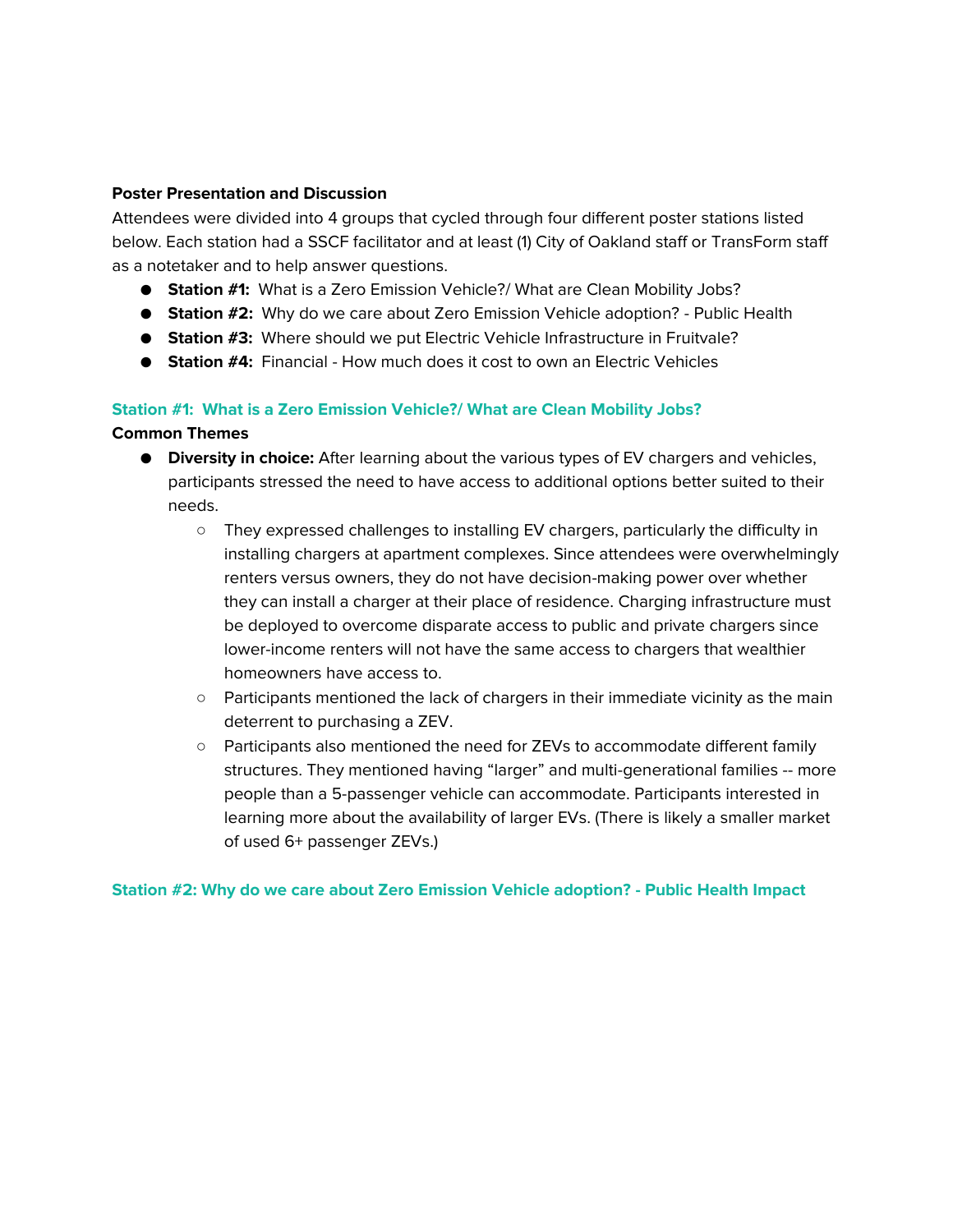#### **Common Themes**

● **The community deeply understands the negative health impacts of air pollution:** Participants shared they understand the negative health outcomes (i.e., asthma, allergies and serious illnesses) caused by air pollution from gasoline vehicles, especially among older adults. And while the community understood the importance of swapping gas vehicles for ZEVs, workshop participants also highlighted that



not everyone in the community drives. In fact, one participant shared that she "walks everywhere" and that "people walk" in the Fruitvale community.

- Parents at the workshop mentioned a desire to see ZEV and climate change education added to their children's curriculum.
- **Barriers to ZEV adoption to consider for future outreach efforts**: Workshop participants highlighted that many Fruitvale residents are immigrants who don't currently have access to a driver's license or credit card. These barriers prevent community members from using e-bike or e-scooters services and further prevent residents from purchasing new electric vehicles.
	- The high cost of shared electric services (e.g., e-bikes and e-scooters) and upfront cost of electric cars were also referenced barriers to ZEV adoption. One participant shared that "poor people will buy used cars and these cars have higher emissions than new hybrid or zero-emission vehicles. People purchase used cars because it's what they can afford and what's available when they have limited or no access to credit."
	- Several residents were pleasantly surprised to learn about available EV incentive programs. For many this was the first they've ever heard of the potential lower cost of EVs through government subsidies. They mentioned the need for more education and outreach in their community.
	- Range anxiety is a real concern. People need more information around how far EVs can travel. One resident said they would feel more secure with an EV if they had access to "back-up batteries."
- **The lack of Infrastructure prevents some residents from using alternative modes to driving cars.** Community members referenced having limited to no availability of bike parking in their neighborhood. They also highlighted the removal of shared e-bikes from the Fruitvale area. One workshop group described the excessive number of personal vehicles in their neighborhood. They wanted more public parks or gardens for people to walk and recreate outdoors.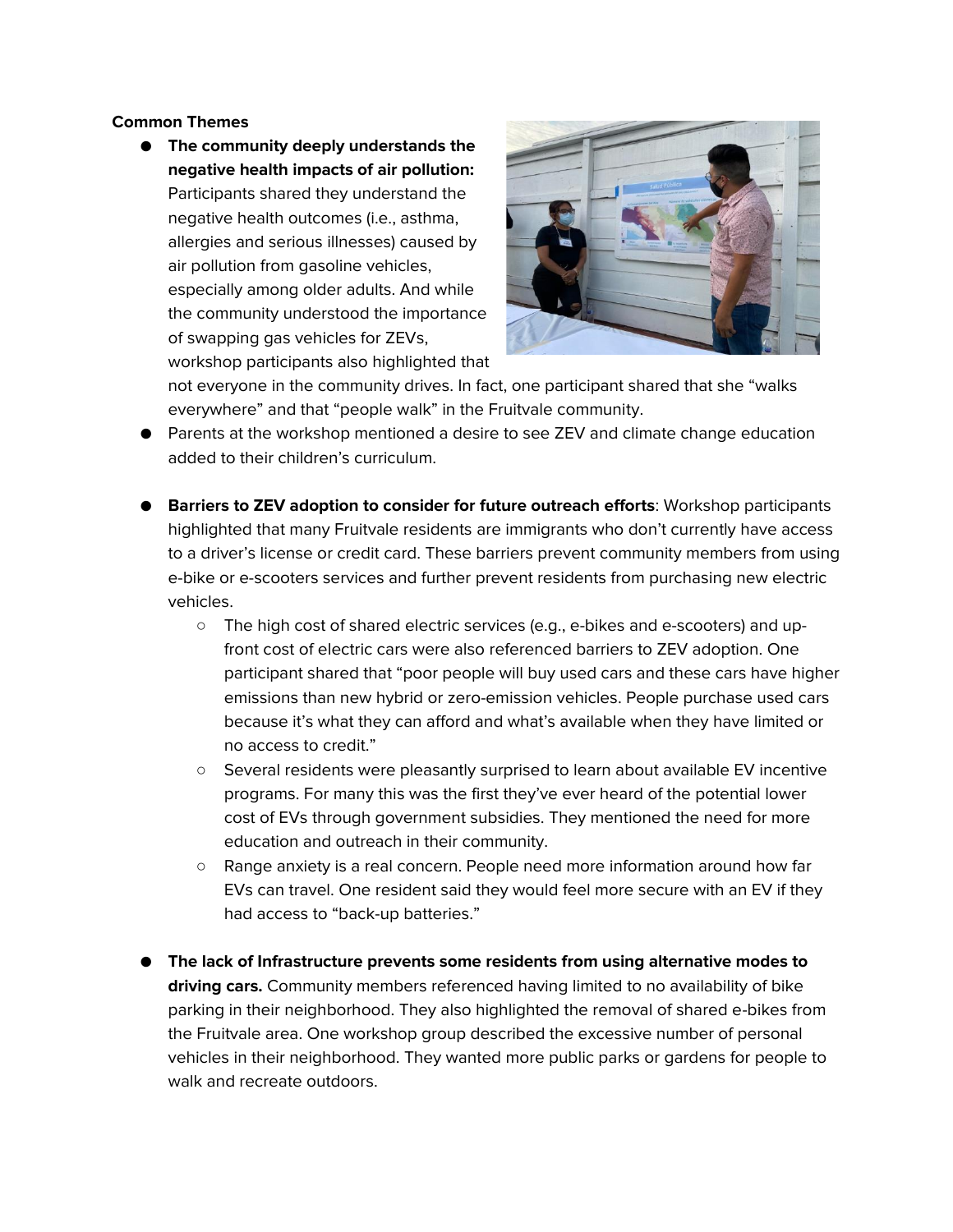● **Public transportation as a solution? Challenges and Benefits:** Workshop participants described safety as a concern for not taking public transportation. They would like to have more lighting and "official staff" present on public transportation. One family expressed the desire to shuttle around their children via personal automobile because they worried about their teenage children getting harassed or assaulted on transit. Participants also stressed that public transportation is not always convenient. One participant shared that "they like the new Tempo [bus rapid transit] buses because they come often, but the other lines take forever." Another group pointed out that currently buses have bike racks that only accommodate two bikes, so traveling with bikes on transit is challenging.

#### **Station #3: Where should we put Electric Vehicle Infrastructure in Fruitvale? Common Themes**

- **Locate chargers at or near culturally relevant locations.** Participants identified the following locations: laundromats, beauty salons, pharmacies, parking lots near taco trucks, parking lots at community-based organizations like SSCF, grocery stores (e.g., FoodMaxx, Latinx markets), parks, schools, and apartment complexes.
	- Additional considerations: Many community members live in apartment complexes with limited parking. Consider locating chargers near-by apartment complexes that don't take away too much parking for residents
- **The community wants chargers installed,** but installation must be coupled with culturally relevant training resources on how to use chargers. Resource materials should be offered in both English and Spanish to meet the language needs of the community. Information should be provided in print format as well as smartphone-based applications.
- **Residents want chargers that can charge multiple devices,** including EVs, e-bikes and escooters.

#### **Station #4: Financial - How much does it cost to own an Electric Vehicle?**

#### **Common Themes**

- **Residents were still concerned about the net price of EVs even after incentives** and want access to resources that help with credit services. As referenced in previous poster sessions, some residents mentioned limited access to credit as a barrier to purchasing vehicles.
	- For most, the discount on EVs was something they need upfront, and need to experience month over month, versus having the income bandwidth to obtain a rebate after fronting high monthly payments. A related, well-documented practice is similarly observed on transit when cash-strapped households cannot afford the upfront costs of a "cheaper" monthly bus pass. The household then opts to pay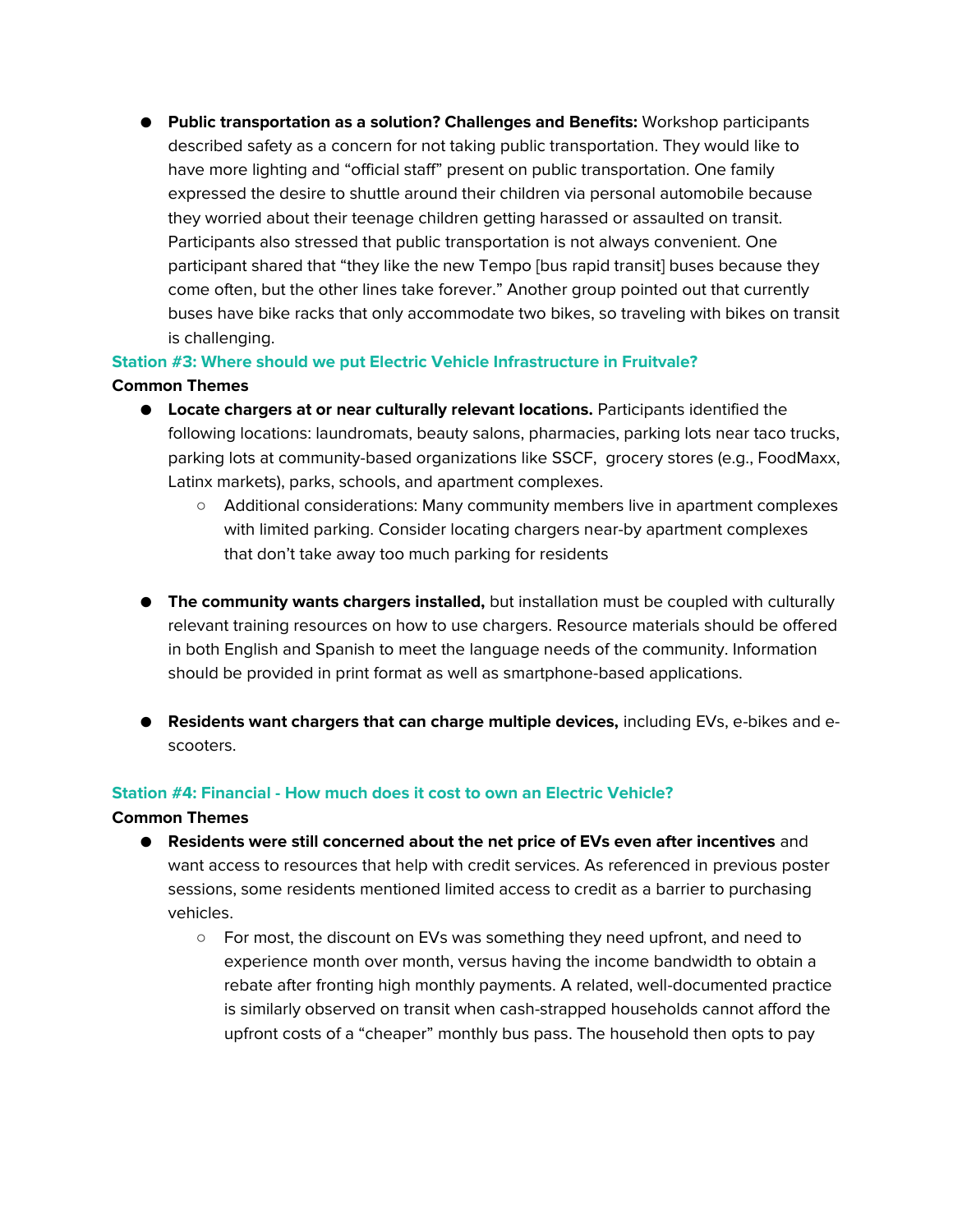per ride for the more immediate convenience of paying per ride, where one has more control over how much they spend on travel costs.

**More information needed for EV charging resources**. Participants want more information on the total costs to install chargers at their home. One participant asked if the purchase of a new or used EV comes with "EV charger credit" for stations like ChargePoint.



#### **Closing Remarks**

Workshop participants reconvened and Alicia Contreras,

SSCF Executive Director, expressed gratitude to community members for their time to attend the workshop. Right before closing SSCF conducted a raffle for (3) gift cards for all remaining participants. This was an engaging and fun way to wrap up the evening and to encourage participants to attend Workshop #2.

### <span id="page-6-0"></span>West Oakland Environmental Indicators Project's Workshop #1

West Oakland Environmental Indicators Project (WOEIP) facilitated its first virtual workshop on Tuesday, August 10th from 6-7:30pm. WOEIP created an [eventbrite registration](https://mailchi.mp/54072f707057/youre-invited-electric-vehicles-in-west-oakland?e=%5BUNIQID%5D) two weeks before the event and promoted the workshop through their organization's listserv. In total approximately 35 community members, (2) City of Oakland staff, (1) TransForm staff and (4) representatives from partner organizations (i.e.., CalTrans, BAAQMD, Acterra, East Bay Community Energy) attended the virtual workshop. The workshop was recorded and later uploaded to **Youtube**.

The workshop opened with staff introductions from WOEIP, City of Oakland and TransForm. Following introductions WOEIP's Co-Directors, Ms. Margaret Gordan and Brian Beveridge shared WOEIP's mission, approach to environmental justice and overview of existing and past projects, including the ["Owning Our Air: The West Oakland](https://www.baaqmd.gov/community-health/community-health-protection-program/west-oakland-community-action-plan)  [Community Action Plan."](https://www.baaqmd.gov/community-health/community-health-protection-program/west-oakland-community-action-plan)

**ZEV Action Plan Presentation and Discussion** 

West Oakland: Did you know the City of Oakland has a plan to install electric vehicle chargers in your neighborhood?



. Do you want to know about electric vehicle ownership · Join us via Zoom on Tuesday, August 10th at 6pm.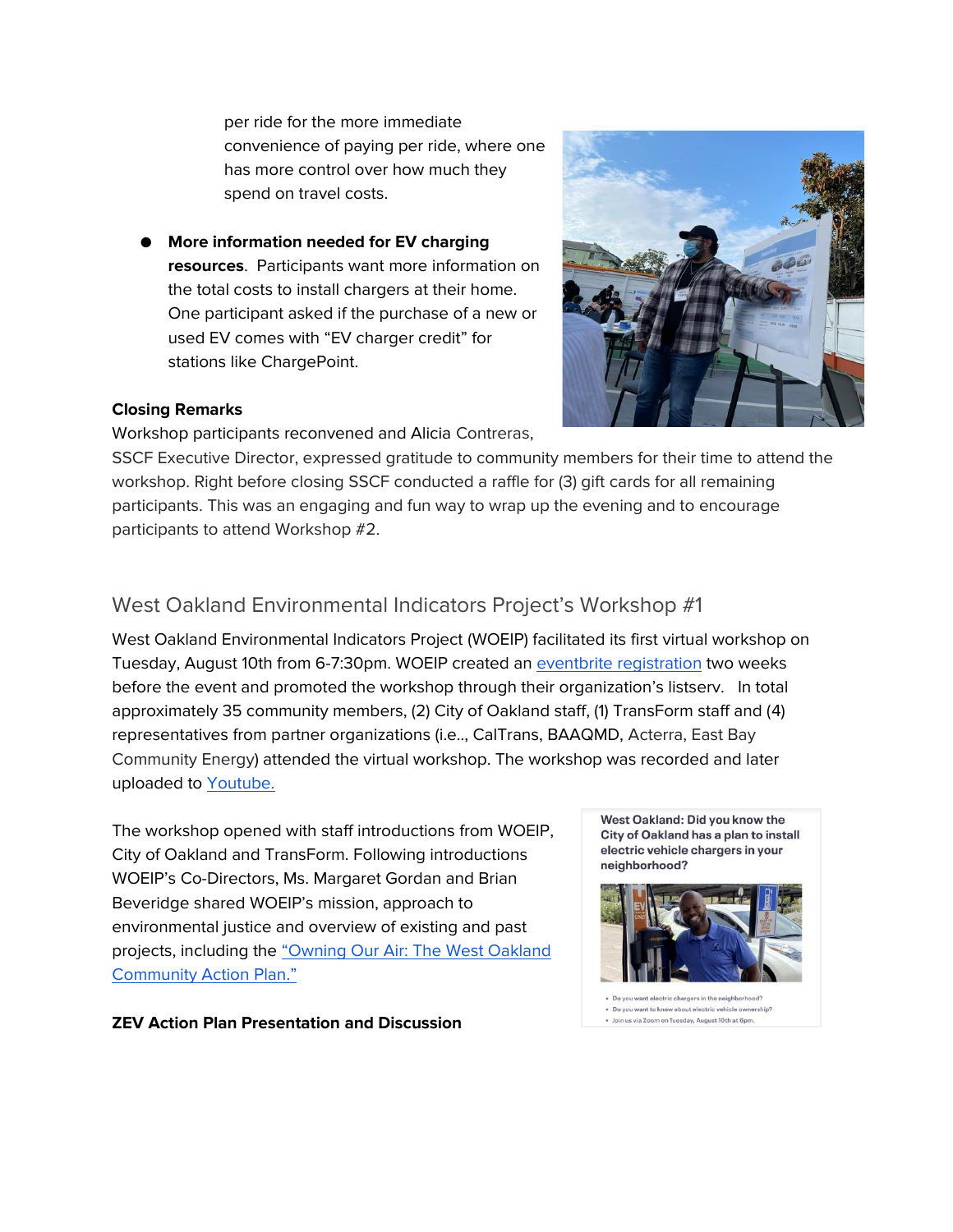Michael Randolph, City of Oakland, provided an overview of the City's Zero-Emission Vehicle (ZEV) Action Plan and discussed the intended outcomes of the final plan. Following the ZEV Action Plan introduction, Michael presented on the following topics for discussion:

- **1. Public health impact and how communities of color, including West Oakland face higher rates of health impacts from air pollution.**
- **2. What is a Zero Emission Vehicle?**
- **3. Electric Vehicle (EV) chargers and future planned EV stations in West Oakland**
- **4. Financial incentives to purchase EVs**

#### **Common Themes**

- **ZEV workforce development and training opportunities:** Workshop participants expressed the desire for workforce development and training opportunities that prepare current and future auto industry employees with the skills needed to adapt and succeed with new zero-emission technologies.
	- One resident acknowledged the informal economy around auto repairs and asked, "What happens to the sidewalk economy of car repairs [as we transition to ZEV in the future]?"
	- Another participant stated, "We have to teach young people these qualities" and they should be embedded in high school curriculum.
- In addition to exploring pathways for EV workforce development training and high school curriculum, participants mentioned the need for training opportunities for current combustion vehicle mechanics and those who "love old cars" to evolve and expand their skillset to also work on electric vehicles.
- **How to make chargers more accessible to West Oakland Residents:** Currently, West Oakland has zero publicly accessible EV charging stations. Workshop participants suggested locating stations on major boulevards (e.g., 18th Street and Adeline Street.),
	- Residents pointed out the barriers to accessing public charging stations which is particularly important for residents who live in homes or apartment complexes that cannot support EV charging infrastructure.
		- One participant discussed " [some] people live in older houses that haven't been retrofitted and it's dangerous to charge [electric] cars when the electricity hasn't been grounded properly and the landlord won't make the [proper] investment."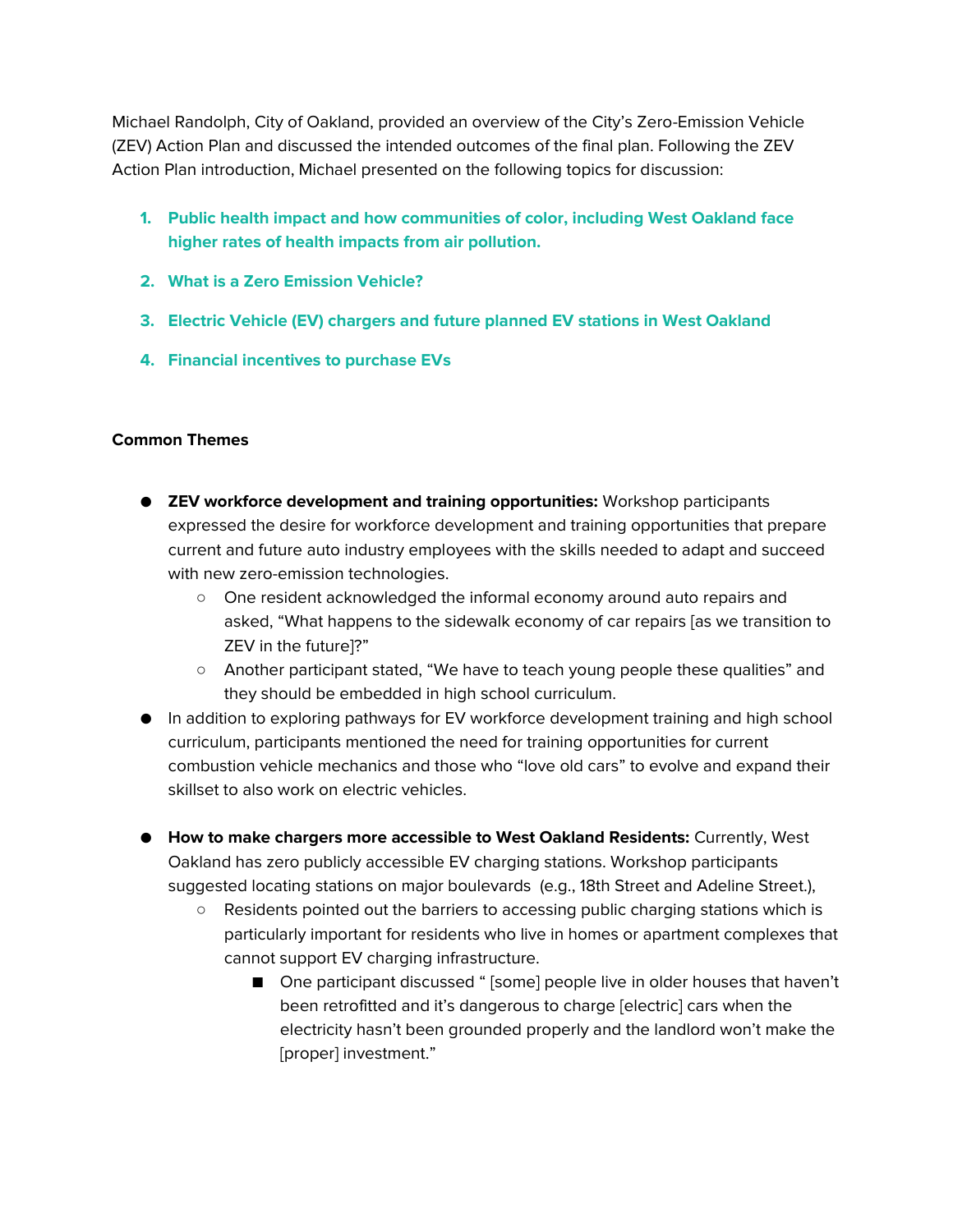- Another suggestion was to locate charging stations at churches and local businesses. Participants understood that hosting an EV charging station offers a range of potential benefits, including direct revenue from charging station use.
- Residents also shared sentiments related to the cost of EV charging. One participant shared "in the beginning, a lot of charging stations were set up in parking lots and other lots were free, however now, all of the free charging stations are paid." To help make charging stations more accessible to low-income residents, one participant recommended that anyone who qualifies for social safety net programs (i.e., PG&E Care, EBT/CalFresh, Social Security) should have access to subsidized or free charging.
- One resident expressed the idea of having solar-powered charging stations, pointing out a brand new "giant climbing gym in the neighobrhood with a flat roof" as an opportunity. They also expressed the need to have energy providers at the table.
- **Recycling process for EV batteries**: Several residents discussed concerns around the recycling process for EV batteries and the need for a long-term recycling plan to ensure the West Oakland community doesn't suffer from additional environmental harm.
	- Related to EV battery recycling, one resident highlighted that "in the next 20-30 years gas stations will become less viable" and the ZEV Action Plan should have strategies to address the possibility of West Oakland gas stations turning into brownfields if properties are left abandoned.
- **Understanding the full and long-term impact of electrification.** West Oaklanders agreed on the need to comprehensively understand the full impact of the EV industry and the desire for a long-term plan for a successful transiton. One resident mentioned that EVs and solar are a "great idea" but they worry that it is "just a changing of hands of power - shifting from gas to the mining of other rare Earth metals...We don't just want to transition from one toxic supply to another."
- **Safety concerns around increased ZEV access:** Workshop participants wanted more information on the safety and regulations around electric trucks and for owning an EV. They shared that the ZEV Action Plan should include safety plans that incorporate the Oakland Fire Department to ensure they are equipped to handle any damaging fires caused by EV battery malfunctions.
- **Considerations for future ZEV outreach efforts**: Overall, workshop participants were enthusiastic about electric vehicles and charging infrastructure in West Oakland, however, there's a need to conduct ongoing educational outreach with the general community. Specifically, "giving out information is one of the most important things we can do to tell people about electric vehicles," especially if the "first [EV] that people think about is a Tesla."